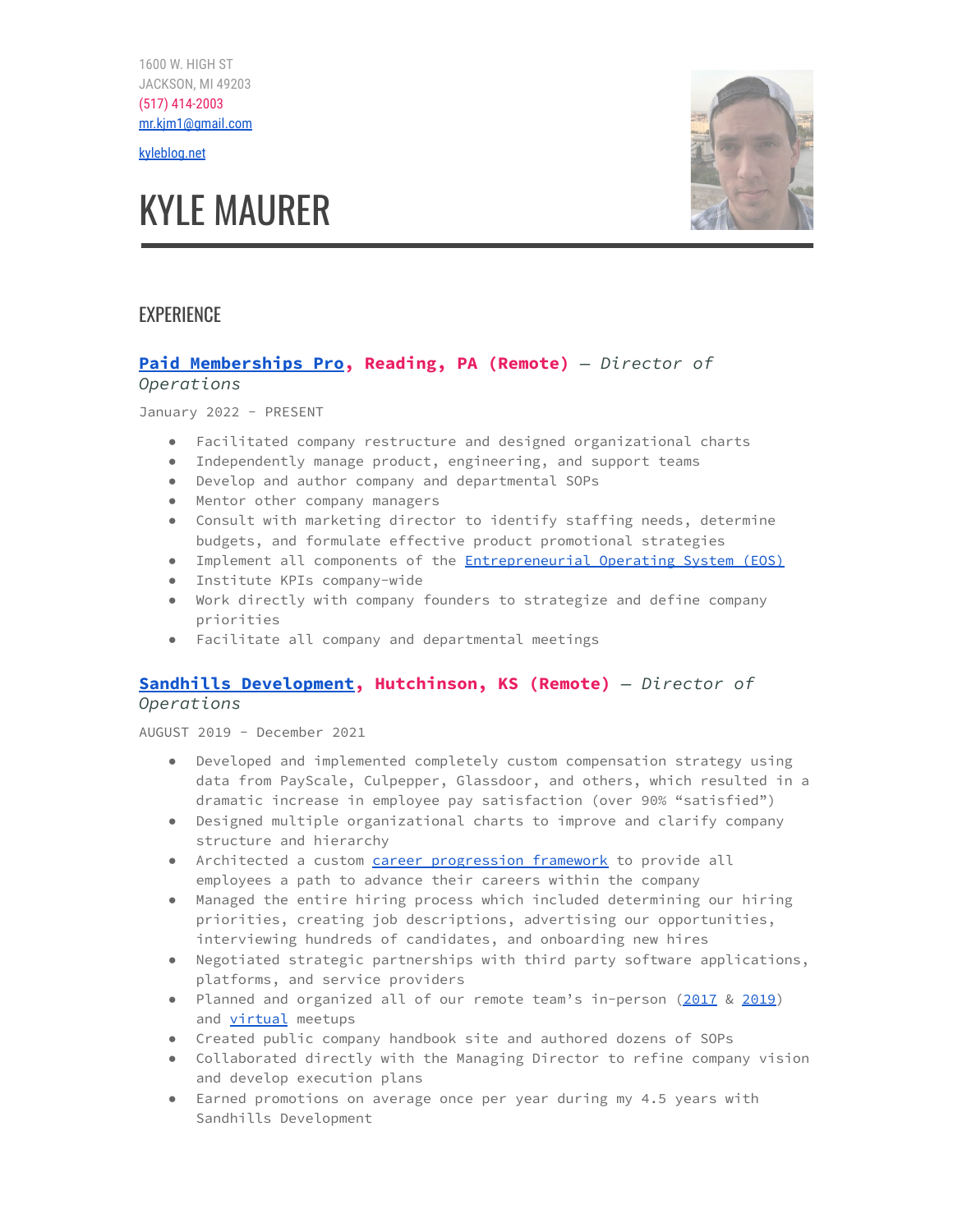## **Sandhills [Development,](https://sandhillsdev.com/) Hutchinson, KS (Remote)** *— Marketing Manager*

APRIL 2017 - AUGUST 2019

- Developed annual marketing strategy and plan for eCommerce product
- Managed all marketing efforts including advertising, sponsorships, email marketing, social media, content marketing, strategic partnerships, webinars, and participation in industry events
- Used tools including Zapier, Mailchimp, Google Analytics, Hotjar, Google Optimize, OptinMonster, GitHub, Jilt, Perfect Audience, Google Data Studio, and more to optimize, monitor, and systematize our marketing efforts

## **Real Big [Marketing,](https://realbigmarketing.com/) Jackson, MI** *— Co-founder / General Manager*

JANUARY 2012 - APRIL 2017

- Oversaw all day to day company operations including employee management, project management, sales, and marketing
- Independently developed hundreds of websites and numerous software products, both free and premium
- Developed custom websites and software using PHP, Javascript, HTML, CSS, and MySQL
- Lead the development of a [profitable](https://realbigplugins.com/) product division consisting of dozens of commercial software applications

# EDUCATION

## **Siena Heights University, Adrian, MI** *— Bachelor of Business Administration*

FALL 2010 - SPRING 2012

Studied marketing, accounting, human resources, and other general business matters while minoring in computer technologies

# **EXTRACURRICULAR**

#### **Podcasting**

#### **The Point After, [pointafter.show](https://pointafter.show)** *— Co-host*

SUMMER 2021 - PRESENT

Weekly NFL discussions, debate, and predictions

## **Get Options, [getoptionspodcast.com](https://getoptionspodcast.com)** *— Co-host*

JANUARY 2016 - PRESENT

Weekly news, advice, and industry humor pertaining to web technologies

## **WP Round Table, [wproundtable.com](http://wproundtable.com)** *— Host*

SUMMER 2014 - SUMMER 2020

Weekly interviews with industry experts, entrepreneurs, and thought leaders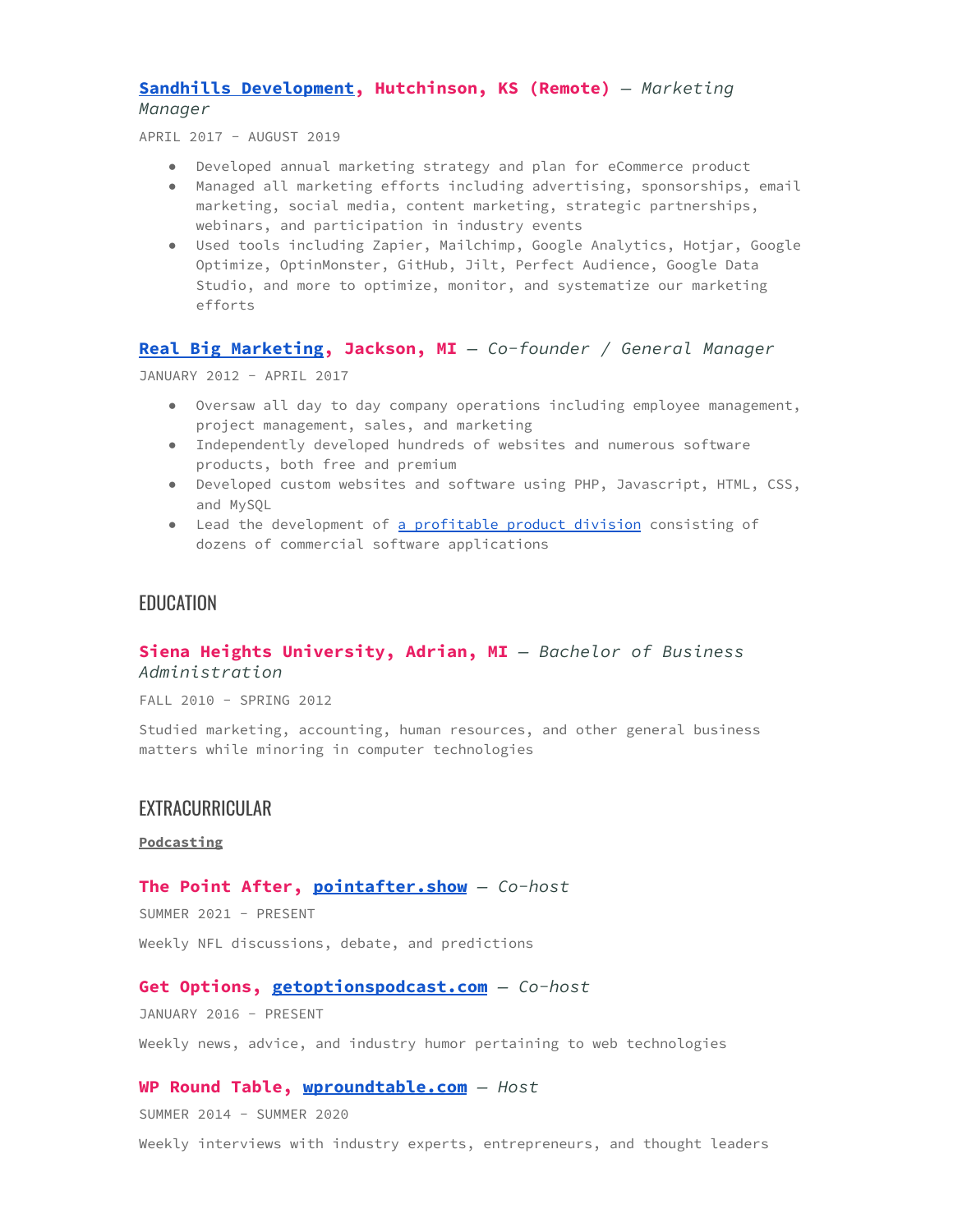## **Selling Plugins, [sellingplugins.com/podcast](https://sellingplugins.com/podcast)** *— Co-host*

SPRING 2018 - SPRING 2019 Monthly topical advice for sellers of premium WordPress software

#### **Event organizing**

**Jackson Monthly [WordPress](https://www.meetup.com/JXNWP-meetup/) Meetup, Jackson, MI** *— Co-organizer* JANUARY 2012 - SUMMER 2020

**[WordCamp](https://jackson.wordcamp.org/2019/) Jackson 2019, Jackson, MI** *— Lead organizer* SPRING 2019 - FALL 2019

**[WordCamp](https://annarbor.wordcamp.org/2019/) Ann Arbor 2019, Ann Arbor, MI** *— Co-organizer* SPRING 2019 - FALL 2019

**[WordCamp](https://jackson.wordcamp.org/2018/) Jackson 2018, Jackson, MI** *— Co-organizer* SPRING 2018 - FALL 2018

**[WordCamp](https://annarbor.wordcamp.org/2017/) Ann Arbor 2017, Ann Arbor, MI** *— Lead organizer* SPRING 2017 - FALL 2017

**[WordCamp](https://jackson.wordcamp.org/2017/) Jackson 2017, Jackson, MI** *— Co-organizer* SPRING 2017 - FALL 2017

**[WordCamp](https://annarbor.wordcamp.org/2016/) Ann Arbor 2016, Ann Arbor, MI** *— Lead organizer* SPRING 2016 - FALL 2016

**[WordCamp](https://annarbor.wordcamp.org/2015/) Ann Arbor 2015, Ann Arbor, MI** *— Co-organizer* SPRING 2015 - FALL 2015

**[WordCamp](https://annarbor.wordcamp.org/2014/) Ann Arbor 2014, Ann Arbor, MI** *— Co-organizer* SPRING 2014 - FALL 2014

#### **Toastmasters**

**Energizers Toastmasters, Jackson, MI** *— President* JUNE 2020 - JUNE 2021

**Energizers Toastmasters, Jackson, MI** *— VP of Membership* JUNE 2018 - JUNE 2019

**Energizers Toastmasters, Jackson, MI** *— VP of Public Relations* JUNE 2017 - JUNE 2018